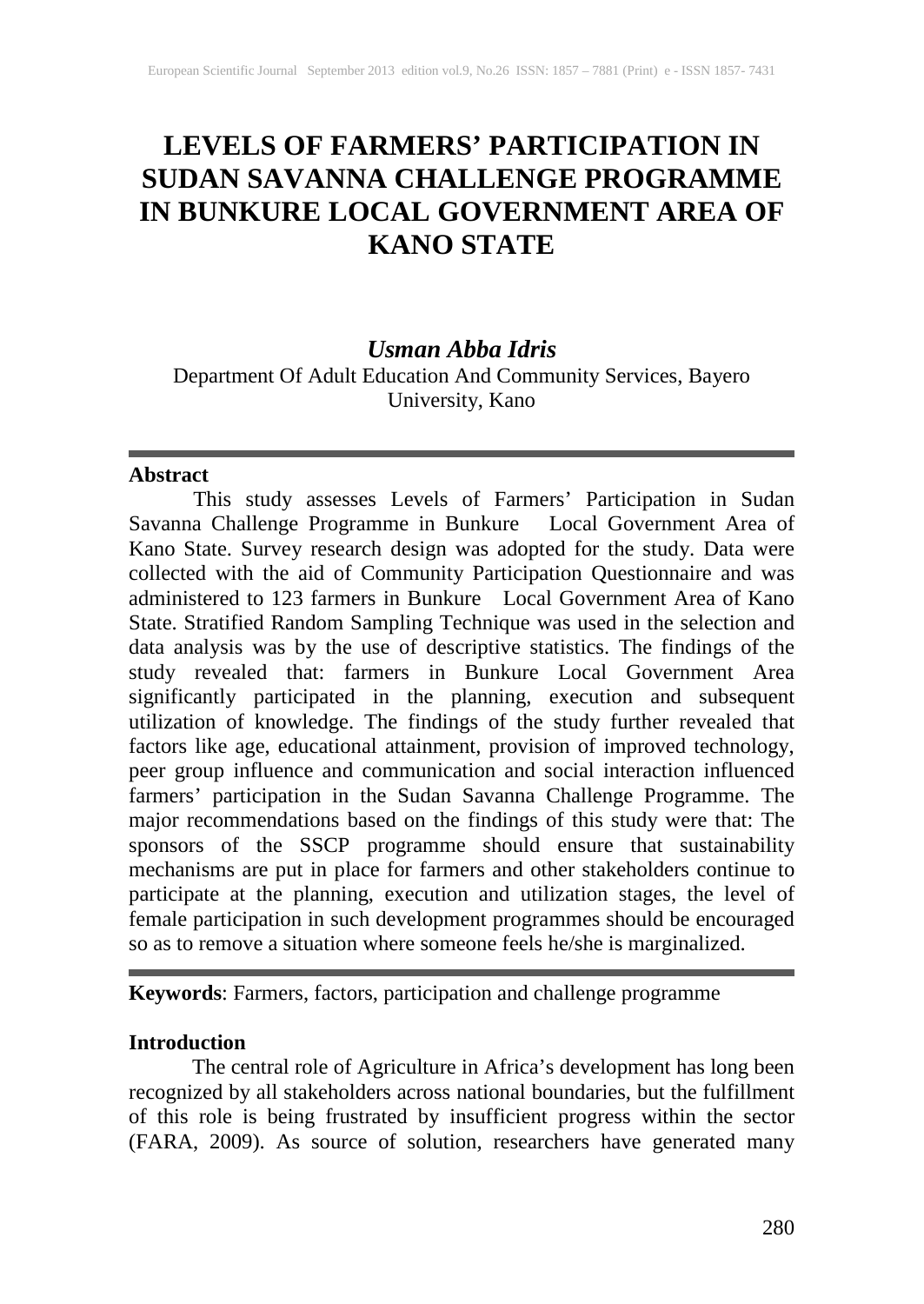technologies and products with high technical potentials, but with low impact on the broad based productivity of the smallholder farmers. This suggests that the cause of low returns to research efforts was deeper than perceived in Sub-Saharan Africa (SSA); most importantly, this knowledge gap needs to be filled in order to achieve improved impact of agricultural research and development efforts. Forum for Agricultural Research in Africa's Sudan Savanna Challenge Programme which was initiated in 2004, aims to embed agricultural research into a broader innovation's system where knowledge from various sources can be integrated and put into use. This approach called 'Integrated Agricultural Research for Development' or IAR4D contrasts with more conventional linear approaches called 'Agricultural Research for Development', or ARD. The fundamental structure of IAR4D is an 'innovation platforms' or IP defined as an informal coalition, collaboration, or partnership of public and private scientists, extension workers, representative of farmers, farmer associations, private firms, NGOs, and government policy makers who communicate, cooperate and interact often across sectoral and ministerial lines motivated by the common belief that increased agricultural productivity can help improve the welfare of all members of the society (FARA, 2009).

Agriculture in developing countries faces a huge challenge. While agricultural production is dwindling, mostly due to low participation of the farming communities among other reasons, population is also on the increase. Perhaps, on this premise, Gardener and Haiweil, (2000), cited in Douthwaite, (2005) predicted further increase in population of developing countries from 5 billion to 8 billion in the next 50 years. The prediction suggests further that farmers need to double or triple their production during the period.

Since, the problem is more severe in Sub Saharan African countries including Nigeria, where the population is expected to grow by 132% by 2050 (Douthwaite, 2005) and where more than one third of children are already underweight, there would be greater need for farmers' participation particularly the youth, in agricultural production.

Community participation is a pre-condition for success of any developmental programme. Community participation means the voluntary involvement of community members in situation and actions which enhances their well -being. It depicts a process by which community is provided with opportunity to make inputs in matters concerning their well being and work actively with others to solve their problems (Shitu, 2008).

Shitu, (2008) opined that government programmes tend to fail partly because the benefiting communities are not sufficiently involved, thereby causing wastage of resources. Esenjor, (1992) in Omoruyi,( 2001) asserted that the top down approach to development issues which ignores the needs,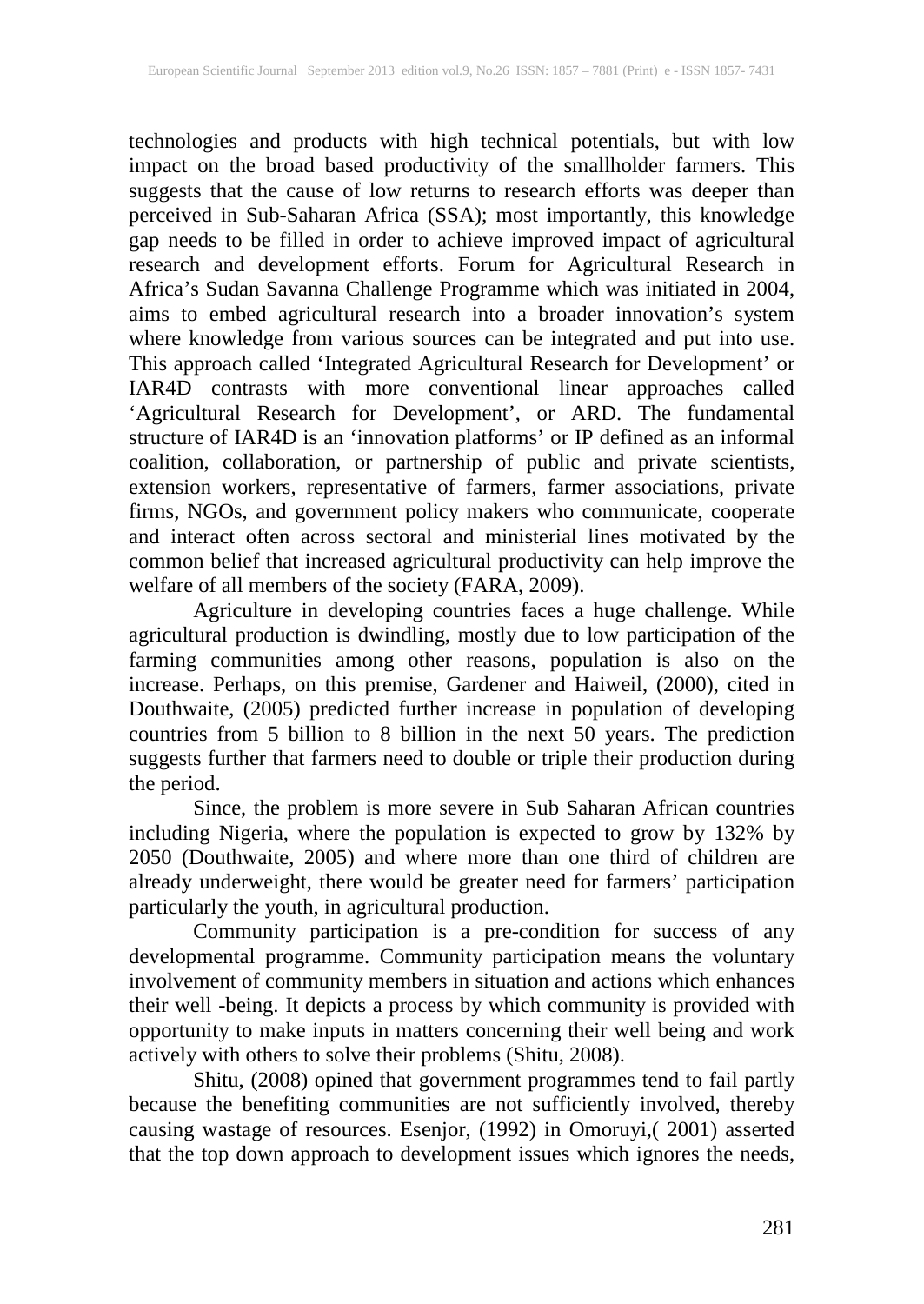aspirations, rights and inputs of the local people is not only old fashion but also increasingly becoming unacceptable. The element of participation emphasizes the initiatives of the people as a means of stimulating the active participation of all community members in the work of development programmes/projects. This means that the stimulus needed for the success of development programme must come from the community itself, governmental authorities concerned or those able to assist them. According to Osuji, (1991cited in Adekola, 2008) not every action of the community members can be considered as participation. He then identified some actions that could be referred to as participation. As cited in Adekola (2008), Osuji, asserted that the element of participation in a general conception include;

- \* Taking part in decision making to identify needs;
- Taking part in the mobilization of resources and planning of projects to be undertaken;
- \* Taking part in activities to implement and put the project in place;
- \* Taking part in monitoring and evaluation of projects.

The involvement of the community members in any of the above activities is considered as participation. It is pertinent to note that programme designers and executors have the right to determine what action of the people would amount to participation in a particular programme or project. This is importantly so, because various development programmes are designed to achieve different objectives. Thus what constitute participation in different programmes may differ from project to project and from time to time but most often still falls within the general elements as conceived by Osuji, (1991).

Oduaran, (1994) was of the opinion that community participation takes place at various levels in the process of development. The development programme/project normally involves planning including needs and resource identification and goal setting, execution, utilization and assessment of impacts. Since the levels of participation are many, concern has been shown over the stage at which we must encourage community participation.

Three lines of argument have been proposed. There are people who are in favour of involving the people only at the stage of planning. Some other people feel that involvement should come at the stage of execution and the third line of argument recommends that involvement should be encouraged only at the stage of utilization and assessment. The lines of arguments have been founded on experiences.

Oduaran, (1994) opines that it seems reasonable to encourage involvement at all stages for obvious reasons. Such involvement is much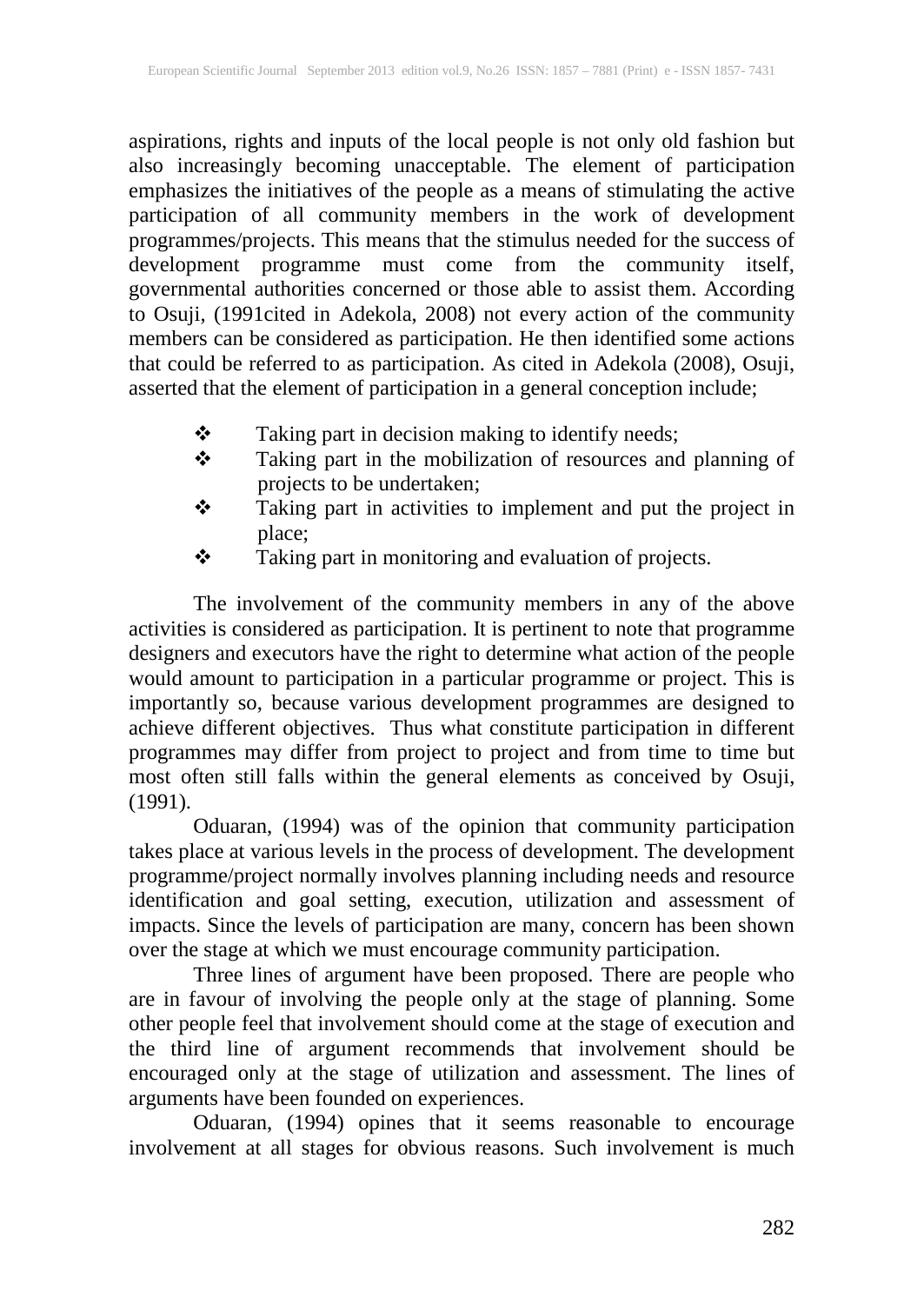more likely to make the people see the programmes/projects as their own project. Seeing the project as their own is probably going to encourage them to support it wholeheartedly. However, development scholars like Martin, Doorbos, Bruce, Stokes, Anyawu, among others have argued that involvement of people create in them a sense of belonging, acceptance and confidence. To Bruce, (1994, cited in Omoruyi, 2001) the reasons for involving people in development planning and implementation are ethical, functional, administrative, manipulative, educational, promotional and protective. Participation of community members can also create faith in common understanding among the people which enhance the possibility of success in the execution of programmes designed for better living in a rural community. This is the promotional role of community participation.

However, Omoruyi, (2001) has mentioned people like Robert Aleshire, and Harold Goldblatt, who have come out terribly against community participation in any development activity. They have argued that the involvement of too many people in decision making process can sometimes slow down action.

### **Statement of the Problem**

A number of agricultural development programmes were initiated by government and non -governmental organizations to arrest the decline in agricultural productivity prominent of which is the Sudan Savanna Challenge Programme. It is against this background that this study was carried out to assess the levels of farmers' participation in Sudan Savanna Challenge Programme in Bunkure Local Government area of Kano State.

## **Objectives of the Study**

The objectives of this study are:

- 1. To determine the levels of farmers' participation in the Sudan Savanna Challenge Programme in Bunkure Local Government Area of Kano State.
- 2. To identify factors that influence farmers' participation in the Sudan Savanna Challenge Programme in Bunkure Local Government Area of Kano State.

### **Research Questions**

The research questions addressed in this study are:

- 1. What are the levels of farmers' participation in the Sudan Savanna Challenge Programme in Bunkure Local Government Area of Kano State?
- 2. What are the factors that influence farmers' participation in the Sudan Savanna Challenge Programme in Bunkure Local Government Area of Kano State?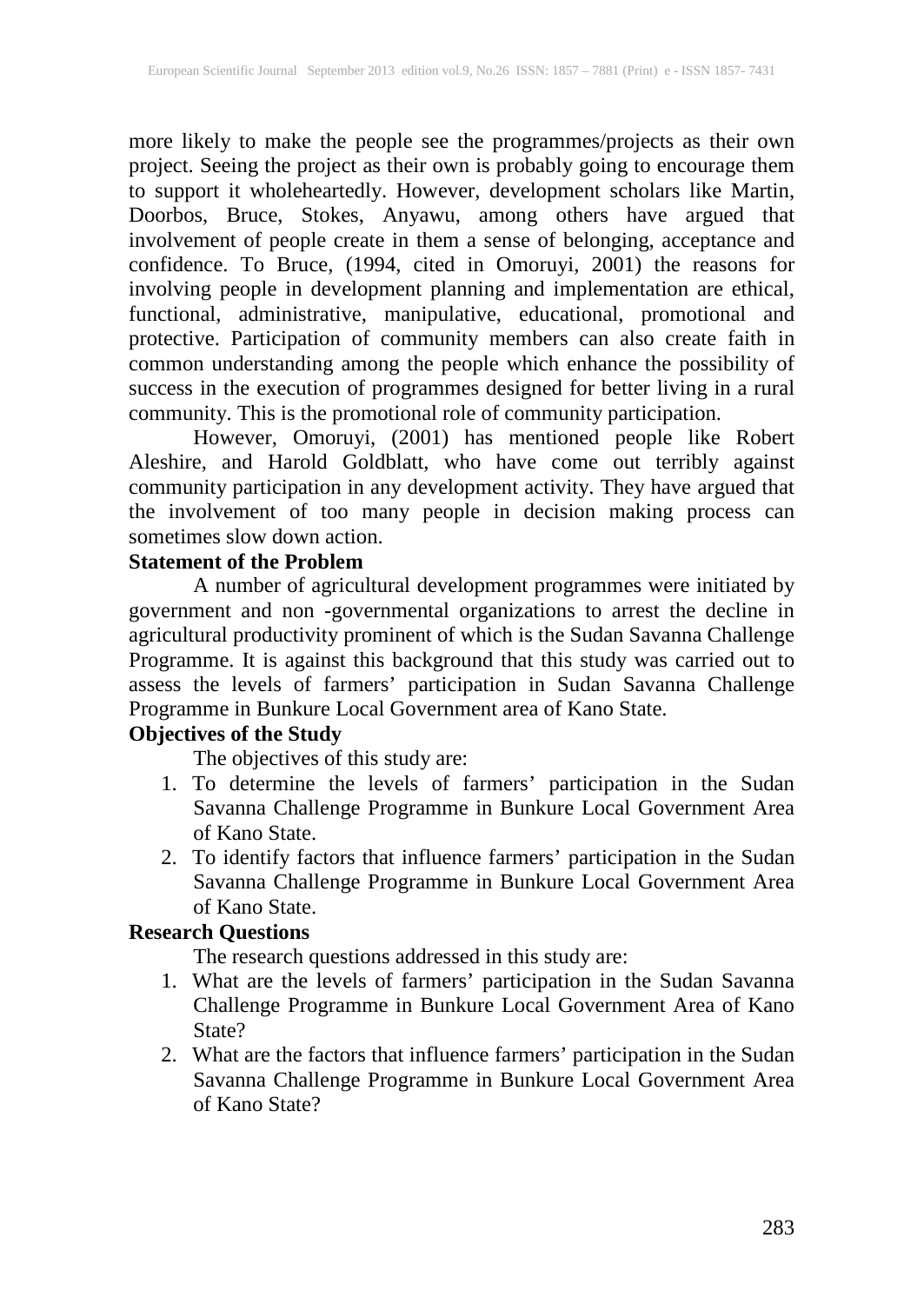### **Methodology**

Survey research design was used in this study to assess the levels of farmers' participation in Sudan Savanna Challenge programme in Kano State. All lead farmers and seed producers involved in trial of new varieties and management practices in Bunkure Local Government Area of Kano State constitute the population of the study. The population of the study consists of 62 lead farmers' with 49 male and 13 female, 68 seed producers with 59 male and 9 females totaling 130. A total of 98 participants were used as sample for the study. The choice was in line with (Krejcie, Morgan 1970). Stratified random sampling technique was employed to select the sample size of 123 subjects. The study used a questionnaire called Community Participation Questionnaire (CPQ) for the participants. The questionnaire items were close ended questions which targeted Sudan Savanna activities such as the subjects' level of involvement in the activities and factors that could possibly stimulate such participation. The instrument was validated by an Agricultural Extension Expert in the Department of Agricultural Economics and Extension, BUK for possible adjustment on the content of the questionnaire and the nature of the questions asked in order to ensure its internal content consistency. Corrections were made before administering the questionnaire. The pre-testing method used was test and re-test method. The reliability coefficient of the instrument was .67 for CPQ and the outcome revealed that the content of the questionnaire and the language used needs to be modified. The researcher employed the services of two research assistants who were adequately trained on the technical know- how of questionnaire administration. Research assistants made clarifications regarding the content of the questionnaire where possible. One week interval was given to the respondents to complete the questionnaire before collection. Study was analyzed using descriptive statistics in terms of simple percentages and frequency counts.

### **Results**

**Research Question One:** What are the levels of farmers' participation in Bunkure Local Government Area in the Sudan Savanna Challenge Programme in Kano State?

This question was answered using frequency counts and percentages. Categorization method was also employed where attending meeting, canvassing other farmers to attend meeting and determining of crop to be grown constitutes the roles of farmers at planning stage. Provision of land for demonstration, physical works, supervision, inputs supply, records keeping were categorized as farmers' role at execution stage while information sharing, practicing new technology and identification of problems and devising local measures to solve them were considered as farmers' role at utilization of knowledge stage.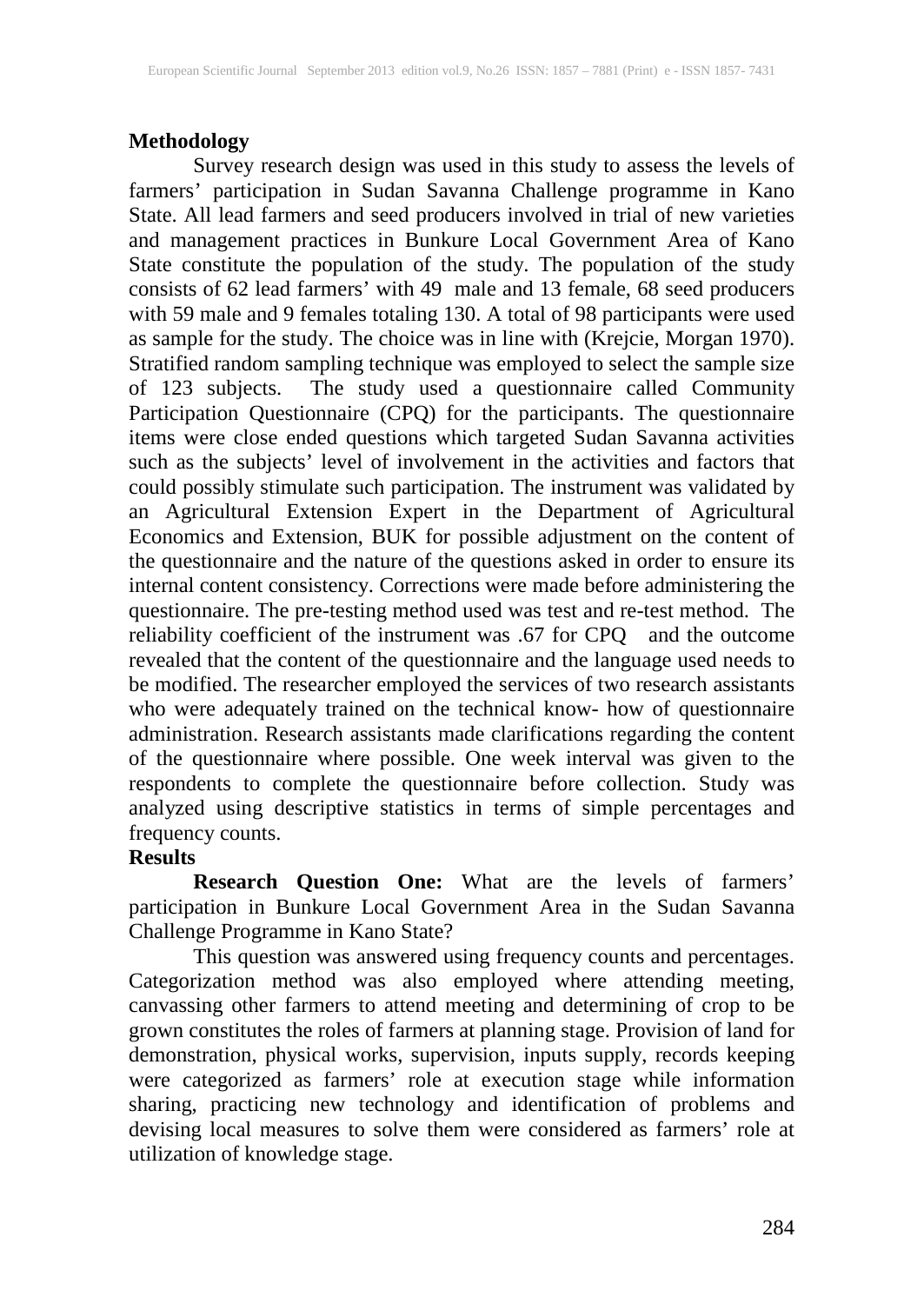|    |                                    |    |                                 | <b>BUNKURE</b> |               |
|----|------------------------------------|----|---------------------------------|----------------|---------------|
| S/ | <b>VARIABLE</b>                    |    | <b>OPTION</b>                   | <b>LOCAL</b>   |               |
| N  |                                    |    |                                 | GOVT.          |               |
|    |                                    |    |                                 | <b>AREA</b>    |               |
|    |                                    |    |                                 | f              | $\frac{0}{0}$ |
| 1. | Roles at Planning stage            |    | Attended meeting                | 50             | 51.02         |
|    |                                    |    | Canvassed other farmers         | 32             | 32.65         |
|    |                                    |    | Determined Crops                | 13             | 13.27         |
|    |                                    |    | Others                          | 03             | 3.06          |
| 2. | Roles at Execution stage           |    | Provided land for demonstration | 49             | 50.00         |
|    |                                    |    | Did Physical works              | 21             | 21.43         |
|    |                                    |    | Supervised                      | 24             | 24.49         |
|    |                                    |    | <b>Supplied Inputs</b>          | 03             | 3.06          |
|    |                                    |    | Others (kept record)            | 01             | 1.02          |
| 3. | in<br><b>Utilizations</b><br>Roles | of | Shared information with fellow  | 71             | 72.45         |
|    | Knowledge                          |    | farmers                         |                |               |
|    |                                    |    | Practiced new Technology        | 21             | 21.43         |
|    |                                    |    | Identified problems and devised | 06             | 6.12          |
|    |                                    |    | local measures                  |                |               |

**Table 1 Respondents' Responses on Farmers' Levels of Participation**

Data from Table 1 indicates three levels of farmers' participation in the programme (i.e. planning, execution and subsequent utilization of knowledge). In Bunkure Local Government Area 51.02% of the respondents attended meetings, 32.65% of the participants canvassed other farmers. As to determining the crops to be grown, 13.27% of the participants are engaged in this activity as their way of participation in the programme. 3.06% account for farmers who participated in the programme in some other ways. At the execution stage, the data from the table shows that 50.00% provided land for demonstration, 21.43% of the farmers did the physical works on the land, and 24.49% (24) are involved in supervising the land. More so, 3.06% and  $24.49\%$  (24) are involved in supervising the land. supplied inputs and 1.02% of the participants classified as others were involved in keeping records of all the activities done on the farm.

At the utilization stage, the data established that 72.45% of the respondents shared information with fellow farmers while 21.43% of the respondents acquired ability to practice new technology. On identification of problems, 6.12% of the respondents are involved in identification and solving problems common to them through local measures.

#### **Research Question Two**

What are the factors that influence farmers' participation in the Sudan Savanna Challenge Programme in Bunkure Local Government Area of Kano State?

To answer this question, frequency count, simple percentage and categorization of data was used and the results are as follows: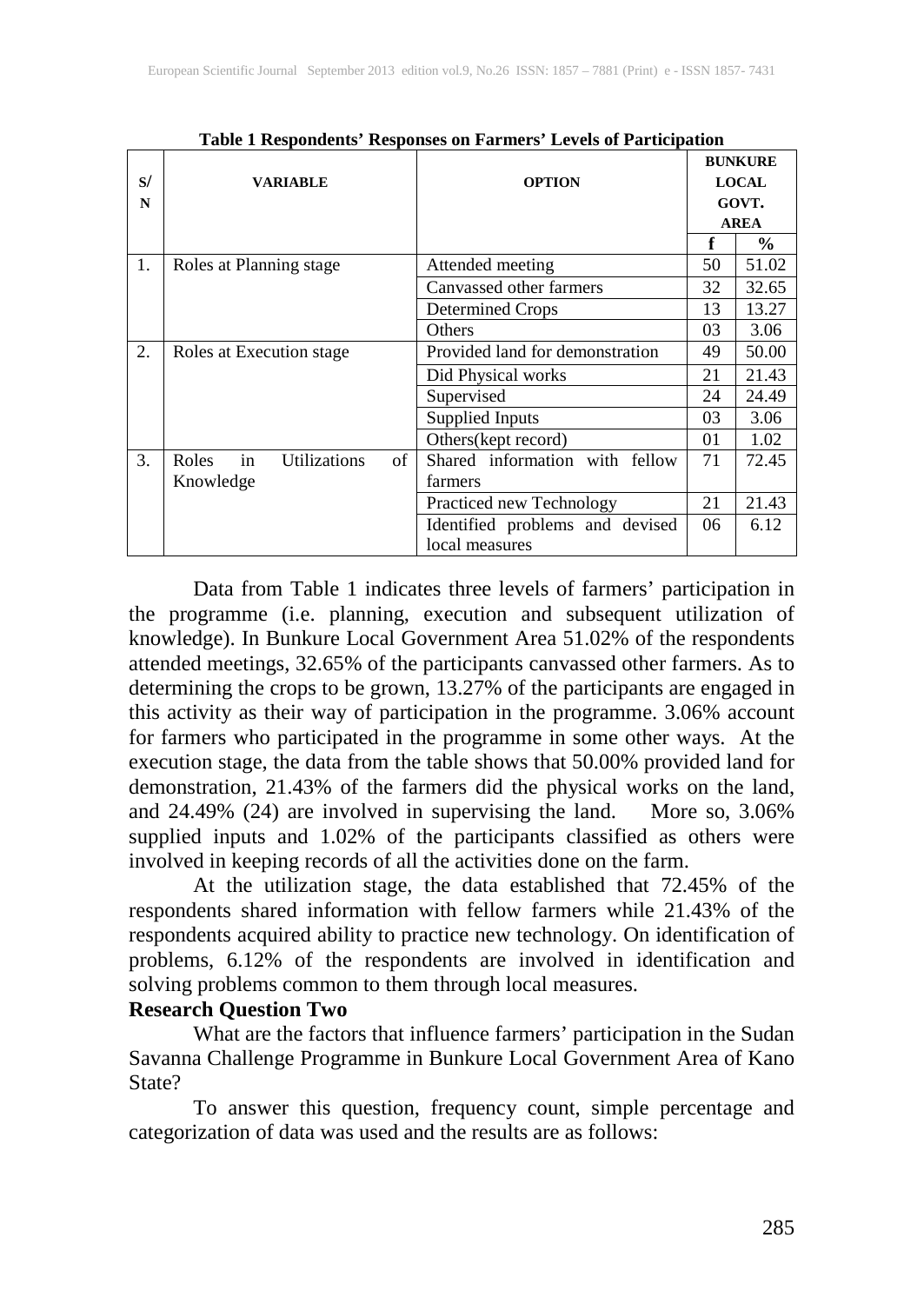| S/<br>N | <b>VARIABLE</b>                                                      | <b>OPTION</b>                                     |                   | <b>BUNKURE</b><br><b>LOCAL</b> |  |
|---------|----------------------------------------------------------------------|---------------------------------------------------|-------------------|--------------------------------|--|
|         |                                                                      |                                                   |                   |                                |  |
|         |                                                                      |                                                   | <b>GOVT. AREA</b> |                                |  |
|         |                                                                      |                                                   |                   | $\%$                           |  |
| 1.      | Factors<br>affecting<br>community<br>Participation in<br><b>SSCP</b> | Age                                               | 37                | 37.76                          |  |
|         |                                                                      | <b>Educational Attainment</b>                     | 41                | 41.84                          |  |
|         |                                                                      | <b>Improved Technology</b>                        | 16                | 16.33                          |  |
|         |                                                                      | Peer group Influences                             | 02                | 2.04                           |  |
|         |                                                                      | (Occupation, Family/Household<br>size,<br>Others  | 02                | 2.04                           |  |
|         |                                                                      | Patterns of communication and Social Interaction) |                   |                                |  |
|         | 98                                                                   | 100                                               |                   |                                |  |

**Table 2 Respondents' Responses on Factors Affecting Participation**

Table 2 above shows the factors that influence farmers' participation in the Sudan Savanna Challenge Programme in Bunkure Local Government Area of Kano State. The table indicates that 37.76% of the respondents considered age to be a factor that encourages participation of community members in the programme. The result further established that 41.84% of the respondents indicated that level of one's education can, to a large extent; determine the participation of community members in the programme, 16.33% of the respondents were of the view that provision of improved technology is what is encouraging farmers to participate in the programme. More so, 2.04. % of the respondents indicated the influence of peer group as a factor promoting participation of community members in the programme. However, another 2.04% of the respondents have identified other factors that encourage farmers' participation. They identified factors like occupational status, family/household size, and patterns of communication and social interaction.

#### **Discussion of Results**

From the data generated on the Table 1, it could be understood that majority of the participants in Bunkure Local Government Area are attending meeting regularly while those who played other roles are the minority. This was in line with an interview conducted with the IITA's researcher supervisor who re – affirmed that participatory approach was used in the programme to carry all the stakeholders along. According to him, innovation platform was initiated to create an enabling environment for the community members to participate. At the execution stage, those who provided land for demonstration are the majority while those who played other roles like a record keeping constitutes the minority. On the issue of utilization of knowledge acquired participants who had been engaged in sharing information with fellow farmers are the majority while the minority groups are those who identify problems and device local measures in solving them.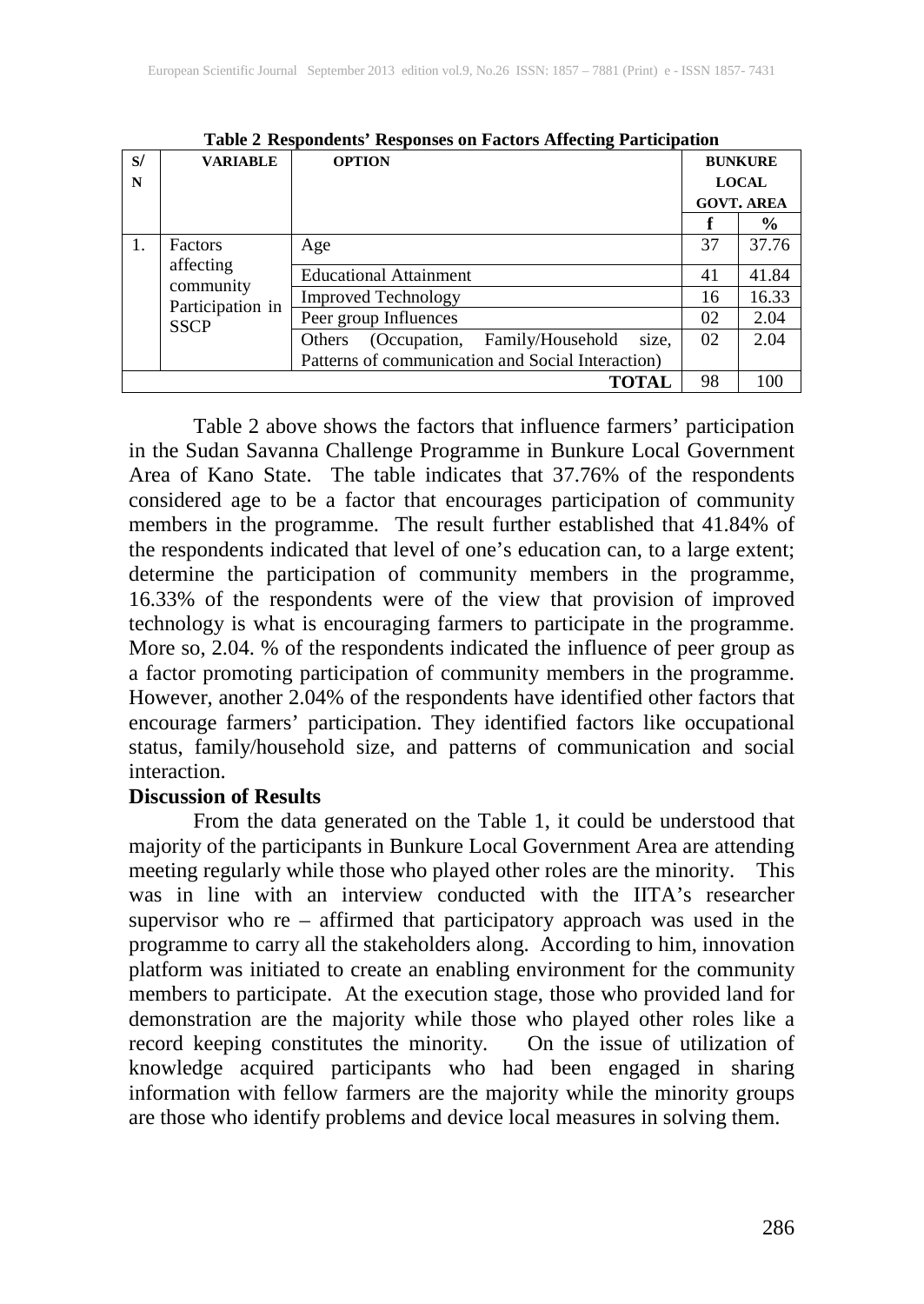This was in line with a study conducted by Osuji, (1991) cited in Adekola, (2008) and Oduaran, (1994) on participation.

However, on the issue of factors that encourages farmers' participation, Table 2 above indicated that those who consider level of education one attained as the promoting factor are the majority. Whereas those who consider peer group influence and the pattern of information the participants received are the minority. This agreed with the findings of Yanguba (2004), Amegbeto et al, cited in Kamara (2010), Ensamu and Hassana (2001), Nnadi and Akwiwu (2008), Ekong, (2003), Asiabaka, (2002), and Omobolanle (2007) who in their various studies identified age, family or household size, education, occupation, peer group influence etc as factors that promotes farmers' participation in any developmental programme/project.<br>Conclusion

### **Conclusion**

The study indicated the role played by the SSCP project in meeting its objective of increasing food security and improving farming technologies in the research area. The findings of the study indicated that really the participants were carried along throughout the life span of the project (from planning, execution and utilization of new technology). The study further revealed that factor such as age, educational attainment, improved technology, occupational status, family size, patterns of communication and social interaction influenced farmers' participation in the SSCP project.

### **Recommendations**

Based on the above conclusion, the following recommendations are made:

- 1. The sponsors of the SSCP programme should ensure that sustainability mechanisms are put in place for community members and other stakeholders to continue to participate at the planning, execution and utilization stages.
- 2. The level of female participation in such development programmes should be encouraged so as to remove a situation where someone feels he/she is marginalized.

### **References:**

Adekola, G. (2008). Psychological Relevance of Community Participation in Community Development in Boucouvalas, M. Aderinoye, R. (Eds) (2008); *Education for Millennium Development Essays in honour of Prof. Michael Omolewa*; volume one

Asiabaka, C. C. (2002). Determinants of Participatory Behaviors of Rural Farmers in Nigeria; *Proceedings of the 18th Annual Conference* Durban, South Africa.